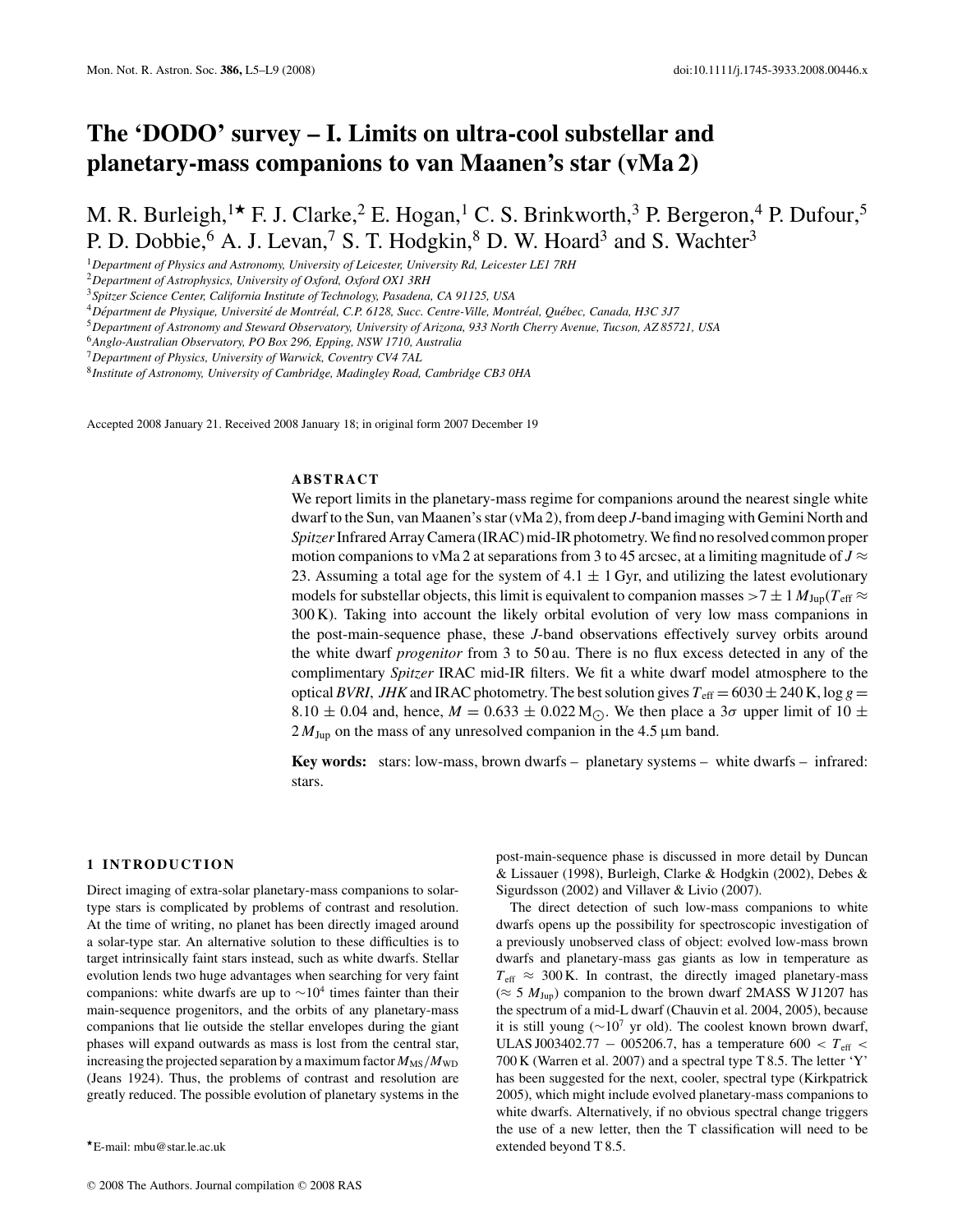The idea of using white dwarfs to find intrinsically faint, low-mass companions is not new. Probst (1983) and Becklin & Zuckerman (1988) used the low luminosity of white dwarfs to search for brown dwarf companions as near-infrared photometric excesses, and indeed the latter achieved success with GD 165 B (L 4). More recently, Farihi, Becklin & Zuckerman (2005) have conducted a comprehensive search for brown dwarf companions to several hundred white dwarfs but detected only one new pair (GD 1400, L 6–7; Farihi & Christopher 2004; Dobbie et al. 2005), while Maxted et al. (2006) and Burleigh et al. (2006b) have detected a close L 8 companion to the white dwarf WD 0137−349. No other detached substellar companions to white dwarfs are known.

The most intriguing circumstantial evidence for the existence of old planetary systems that have survived to the final stage of stellar evolution comes from the discovery of metal-rich circumstellar dust and gas discs around a growing number of white dwarfs (Zuckerman & Becklin 1987; Becklin et al. 2005; Kilic et al. 2005, 2006; Gänsicke et al. 2006; von Hippel et al. 2007; Jura, Farihi & Zuckerman 2007a; Kilic & Redfield 2007). *Spitzer* mid-infrared spectroscopy has now revealed that the dust discs are composed largely of silicates (Reach et al. 2005a; Jura et al. 2007b). The favoured explanation for the origin of this material is the tidal disruption of an asteroid that has wandered into the Roche radius of the white dwarf (Jura 2003), perhaps through interaction with planets in a Solar system that has become destabilized in the wake of the planetary nebula phase (Debes & Sigurdsson 2002). Jura (2006) suggests that at least 7 per cent of white dwarfs possess asteroid belts. If that is indeed the case, it is likely that at least this number of white dwarfs also possess planetary systems.

The recent discovery of a *M* sin  $i = 3.2 M_{Jup}$  planet in a 1.7 au orbit around the extreme horizontal branch star V391 Pegasi by Silvotti et al. (2007) proves that such objects can survive red giant branch evolution, strongly suggesting that it is simply a matter of time before a planet is discovered around a white dwarf.

Burleigh et al. (2002) made predictions concerning the likely near-infrared brightness of putative resolved, giant planetary companions to nearby white dwarfs, based on their likely total ages and distances. In 2002, we initiated a programme to search for wide, spatially resolved very low mass common proper motion companions to white dwarfs via direct imaging. In particular, we aim to find substellar companions with masses greater than a few  $M_{\text{Jup}}$ around white dwarfs within  $\approx$ 20 pc of the Sun. Such companions are expected to have near-IR magnitudes brighter than  $J \sim 23.5$ , commensurate with the expected sensitivity of an 8-m telescope in a 1-h exposure.

We christened our project 'DODO' – Degenerate Objects around Degenerate Objects. Preliminary results and progress reports have been published elsewhere (Clarke & Burleigh 2004; Burleigh, Hogan & Clarke 2006a; Hogan, Burleigh & Clarke 2007). Here, we report our results for the nearest single white dwarf to the Sun in our sample, van Maanen's star (vMa 2, WD 0046+051, d= 4.41 pc; Perryman et al. 1997). We combine two epochs of deep, groundbased *J*-band imaging from the 8-m Gemini North telescope with *Spitzer* mid-infrared photometry to place limits on the masses and temperatures of any common proper motion and unresolved ultracool substellar and planetary-mass companions.

#### **1.1 vMa 2 and previous infrared observations**

vMa 2 was discovered serendipitously by van Maanen (1917) in a survey for common proper motion companions to an unrelated star, HD 4628. It has a cool, helium-rich atmosphere and strong resonance Ca II H  $\&$  K lines in its optical spectrum, and is classified as a DZ white dwarf. The heavy elements are expected to sink below the photosphere on a time-scale much shorter than the white dwarf cooling time. Their presence has been explained previously in terms of episodic accretion from the interstellar medium (Dupuis et al. 1992), but this scenario requires the accretion rate of hydrogen to be at least two orders of magnitude lower than the metals (Dupuis, Fontaine & Wesemael 1993; Wolff, Koester & Liebert 2002; Dufour et al. 2007). Alternatively, the presence of metals in DZs might be explained from accretion of cometary material or tidally disrupted asteroids and planets. However, no DZ has been identified with an infrared excess due to dust emission, possibly because the diffusion time-scale for heavy elements in cool white dwarf helium-rich atmospheres is long and the material may have been accreted as much as  $\sim$ 10<sup>6</sup> yr ago. None the less, DZ white dwarfs are a speculative candidate for hosting old planetary systems and vMa 2, as the nearest single white dwarf to the Sun, is an ideal target for such a search.

Through the analysis of *Hipparcos* data, Makarov (2004) claimed to have astrometrically detected a  $0.06 \pm 0.02$  M<sub> $\odot$ </sub> substellar companion to vMa 2, with an orbital period of 1.57 yr and a maximum separation on the sky of 0.3 arcsec. Farihi, Becklin & Macintosh (2004) carried out a search for this companion by direct imaging with adaptive optics in the mid-infrared *L'* band. They also looked for an unresolved companion as a near- and mid-infrared photometric excess in ground-based and *Infrared Space Observatory* (*ISO*) photometry. They refuted the existence of Makarov's companion, and of any excess emission due to dust, and placed a limit of  $T_{\rm eff}$   $\lesssim$ 500 K on the temperature of any putative substellar companion.

## **2 OBSERVATIONS AND DATA REDUCTION**

#### **2.1 Gemini NIRI** *J***-band imaging**

Two deep *J*-band images centred on vMa 2 were acquired using Gemini North and the Near-Infrared Imager (NIRI; Hodapp et al. 2003) with the f/6 camera (0.117 arcsec pixel<sup>-1</sup>, field of view 120  $\times$  120 arcsec<sup>2</sup>) on 2004 December 25 and 2005 August 25, in queue scheduled mode under programs GN-2004B-Q-23 and GN-2005B-Q-19. The images were acquired with 60 s integrations at each position in a 54 point dither pattern, for total exposure times of 54 and 75 min, respectively. The measured full width at half-maximum (FWHM) of stars in the images was 0.39 and 0.69 arcsec in the two epochs, respectively. The data were reduced in the standard manner using the Gemini NIRI package in IRAF. A more detailed description of our data reduction method will be described in a later publication (Hogan et al., in preparation). We note here that both these images were degraded by intermittent 60 Hz electronic pick-up noise, which manifests itself as a diagonal herringbone pattern (Hodapp et al. 2003).

#### **2.2** *Spitzer* **IRAC mid-infrared observations**

Mid-infrared observations of vMa 2 were obtained with the Infrared Array Camera (IRAC; Fazio et al. 2004) on the *Spitzer* Space Telescope (Werner et al. 2004) on 2004 July 4 as part of Guaranteed Time program PID00033 (PI: G. Fazio). IRAC obtains images in four channels with central wavelengths of 3.6, 4.5, 5.8 and 8.0  $\mu$ m. We downloaded the *Spitzer* IRAC data from the public archive as Basic Calibrated Data (BCD), which have been reduced and flux calibrated with the S14 version of the IRAC pipeline. The BCD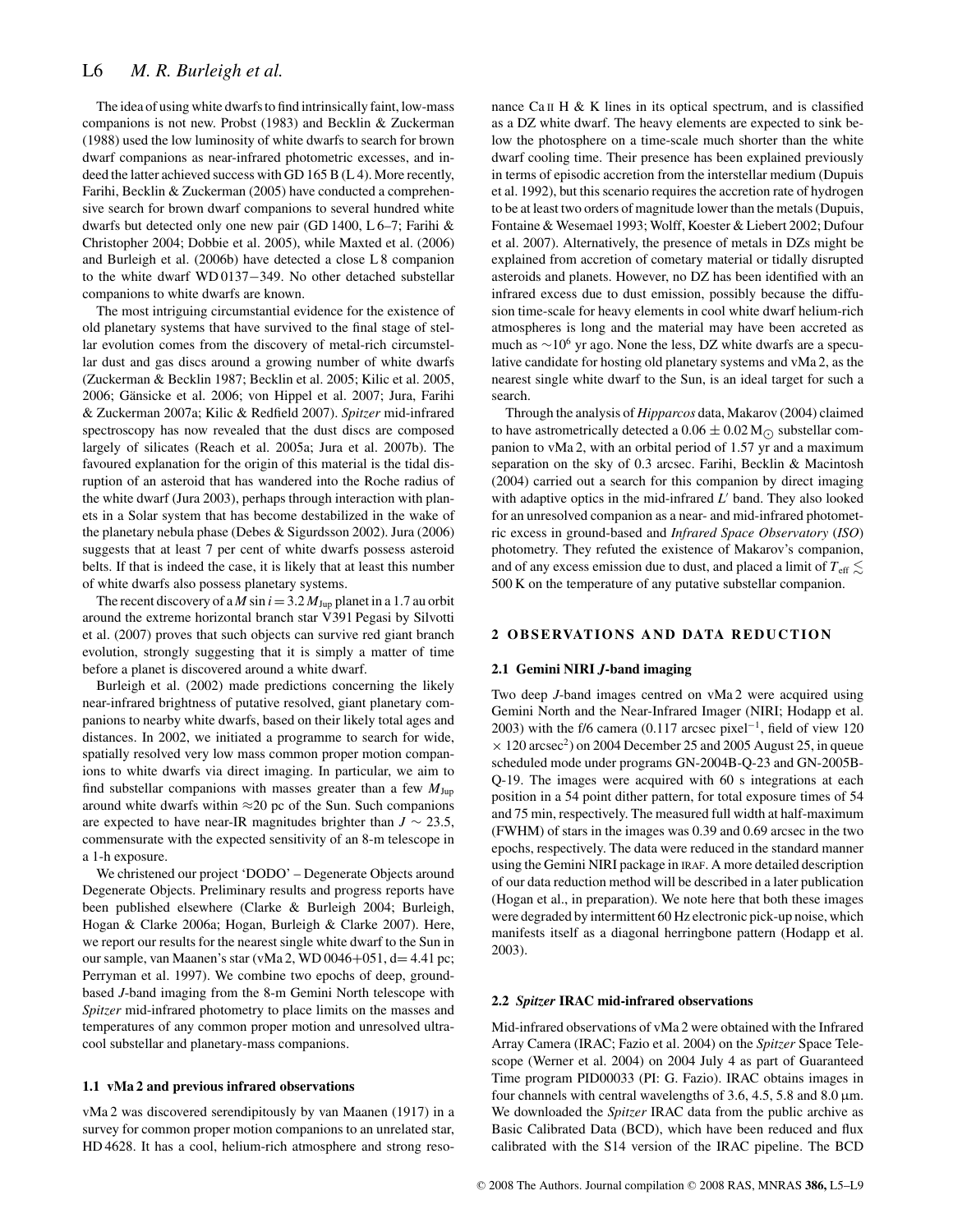images were corrected in two different ways as a check on our reduction method. First, we corrected the individual images for arraylocation dependence, using the correction images provided by the Spitzer Science Center (SSC), before carrying out the photometry on the individual corrected BCDs. Second, we corrected the BCDs for array-location dependence using the correction images that had been divided by the pixel-distortion images (also provided by the SSC). We combined these corrected BCDs with dual-outlier rejection to produce a mosaicked image for each channel using the SSC mosaicking software, MOPEX (Makovoz & Marleau 2005). By dividing the array-location-dependence images by the pixel distortion images, we avoid doubly correcting for pixel distortion when combining the BCDs with MOPEX. Both of the reduction methods gave the same results to well within uncertainties.

# **3 DATA ANALYSIS**

## **3.1** *J***-band images**

Each Gemini NIRI *J*-band image was set to the World Co-ordinate System using stars in the field with good 2MASS *J*-band detections (Skrutskie et al. 2006). We used the SEXTRACTOR task to detect all point sources in the final stacked image with a flux  $\geq 3\sigma$  above deviations in the local background, and computed the motions of these objects in RA and Dec. between the two epochs (Fig. 1). We also show in Fig. 1 the  $1\sigma$  and  $3\sigma$  scatter of the distribution of all the measurements (excluding the white dwarf).

The instrumental magnitude of each detected source was corrected to apparent magnitude using stars in the field with 2MASS *J*-band fluxes (Skrutskie et al. 2006). To calculate the  $3\sigma$  completeness limit of these data, we inserted a total of 10 000 fake stars into each image at a variety of magnitudes from  $J = 19$  to 24, and attempted to recover them using SEXTRACTOR. Fig. 2 shows the fraction of implanted stars recovered as a function of their brightness at each epoch. The number of implanted stars recovered is always



Proper Motion Diagram for WD0046+051

**Figure 1.** Proper motions of all point sources detected in both the NIRI *J*-band images, between 2004 December 25 and 2005 August 25. The white dwarf's motion is clearly discriminated from all other objects in the field. The dashed circles represent the  $1\sigma$  and  $3\sigma$  scatter of the distribution of the proper motions, centred on the white dwarf for clarity.



**Figure 2.** The completeness limit of each NIRI observation is determined by injecting fake stars into each image and recording the fraction recovered by our source detection method against magnitude, as described in the text. We also show the fraction recovered in *both* images.

less than 100 per cent of those injected as some stars are lost behind or within the wings of other real or implanted stars. The fake stars were inserted at the same positions in *both* images. However, each implanted star may not necessarily be recovered in both images, especially towards the completeness limit, in which case it would not be available for a proper motion measurement. The curve with the star markers takes this into account.

### **3.2** *Spitzer* **IRAC mid-infrared photometry**

We performed aperture photometry on the mosaicked IRAC images using standard IRAF tools. A full description is given in Brinkworth et al. (2007). Briefly, we adopted an aperture size of 2.5 pixel, and subsequently corrected to an aperture size of 10 pixels using corrections of 1.190, 1.199, 1.211 and 1.295 for Channels 1–4, respectively. The IRAC fluxes of vMa 2 are given in Table 2. The errors consist of the quadratic addition of the standard deviation of the fluxes in individual frames plus the systematic error on the calibration of each filter as determined by Reach et al. (2005b).

# **4 RESULTS**

#### **4.1 Limits on common proper motion companions**

Fig. 1 shows the proper motions of all point sources detected in the NIRI images, between the two epochs. The white dwarf is clearly discriminated from everything else in the field, i.e. we do not detect any common proper motion companions to vMa 2. We recover 90 per cent of fake stars injected into both images at  $J \approx 20.9$  mag and 50 per cent at  $J \approx 22.7$  mag (Fig. 2). These sensitivity estimates can be translated into limits on the mass and temperature of any resolved companions, using appropriate evolutionary models for substellar objects. We adopt the COND models of Baraffe et al. (2003), which give the temperature and luminosity of substellar objects evolving in isolation, i.e. we assume no isolation from the white dwarf, and neglect any possible heating during previous evolutionary phases. The age of vMa 2 can be calculated by combining the white dwarf cooling age  $(3.17 \pm 0.29 \text{ Gyr})$ , see below) with an estimate of the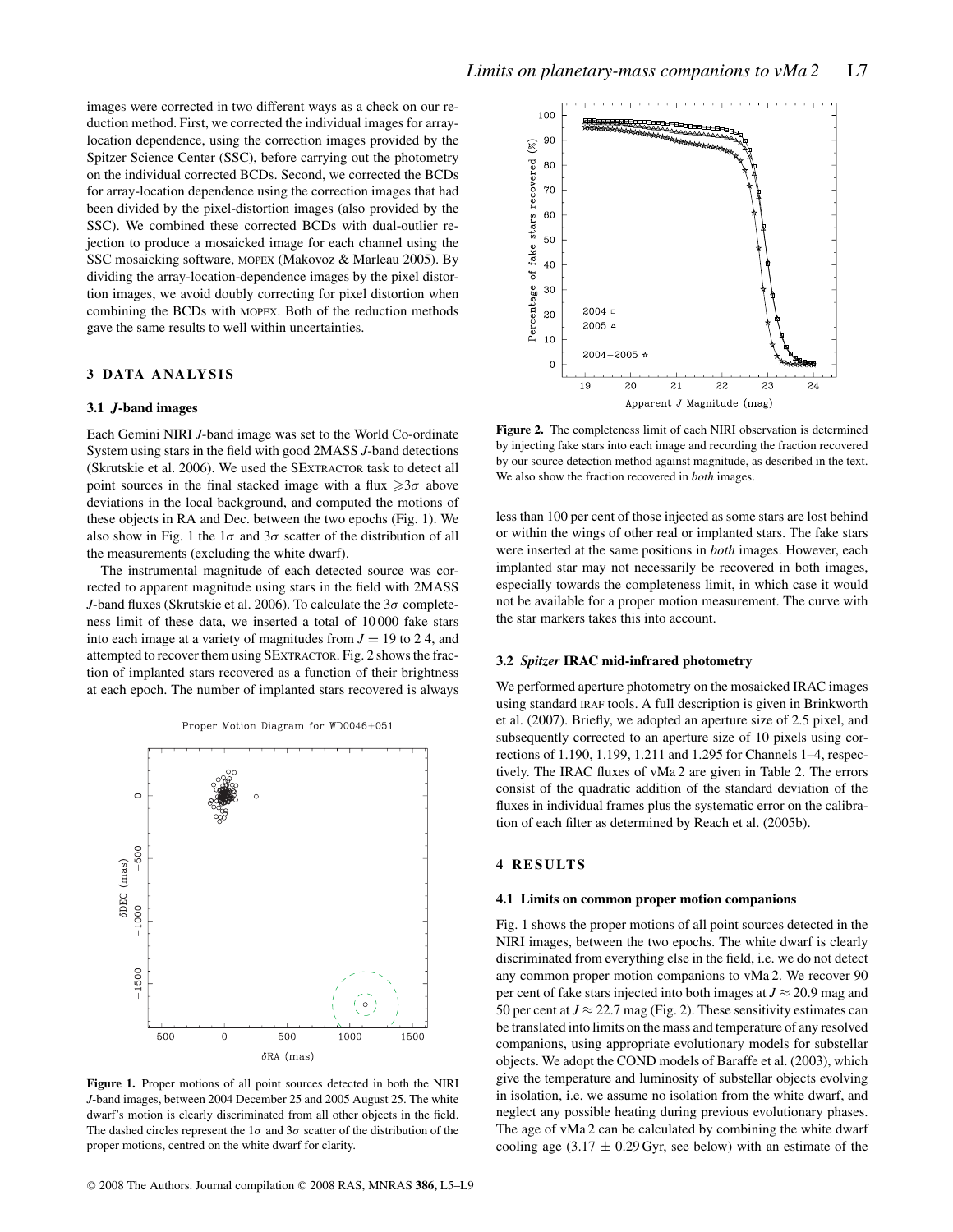**Table 1.** Adopted parameters for van Maanen's star.

| . .a<br>μ<br>$(masyr^{-1})$ | $A^a$<br>$(mas \, yr^{-1})$ | a<br>(pc) | $\mathbf{r}$<br>$T_{\text{eff}}^{\rho}$<br>(K) | $\log g$   | $M_{WD}$ <sup>t</sup><br>$(M_{\bigodot})$ | $t_{\text{WD}}$<br>(Gyr) | $M_{\rm MS}^d$<br>$(M_{\odot})$ | $t_{\rm MS}$ <sup>e</sup><br>(Gyr) | $t_{\text{total}}$<br>(Gyr) |
|-----------------------------|-----------------------------|-----------|------------------------------------------------|------------|-------------------------------------------|--------------------------|---------------------------------|------------------------------------|-----------------------------|
| 1231.72                     | $-2707.67$                  | 4.41      | 6030 (240)                                     | 8.10(0.04) | 0.633(0.022)                              | 3.17(0.29)               | 2.6                             | 0.9                                | 4.1                         |

*aHipparcos* measurements.

*b* From our new fit to the optical, near-IR and IRAC mid-IR photometry (see Section 4.2).<sup>*c*</sup>Estimated using evolutionary models appropriate for He-atmosphere white dwarfs with C/O core compositions, see http://www.astro.umontreal.ca/bergeron/CollingModels/

*<sup>d</sup>*Derived from the initial-final mass relation of Dobbie et al. (2006).

*<sup>e</sup>*Wood (1992).

|         | Table 2. Predicted and observed Spitzer IRAC |  |  |
|---------|----------------------------------------------|--|--|
| fluxes. |                                              |  |  |

| $\lambda_0$<br>$(\mu m)$ | Predicted<br>$F_v$<br>(mJy) | Observed<br>$F_v$<br>(mJy) |
|--------------------------|-----------------------------|----------------------------|
| 3.56                     | 7.991                       | $8.030 \pm 0.262$          |
| 4.51                     | 5.370                       | $5.451 \pm 0.170$          |
| 5.76                     | 3.551                       | $3.611 \pm 0.126$          |
| 7.96                     | 2.038                       | $2.092 \pm 0.089$          |

main-sequence lifetime. Using the initial–final mass relation of Dobbie et al. (2006), we estimate that the progenitor of vMa 2 ( $M_{\text{WD}} =$  $0.633 \pm 0.022$  M<sub>(c)</sub>, see below) had a mass =  $2.6$  M<sub>(c)</sub>. We estimate the lifetime of such a main-sequence star as  $\approx 0.9$  Gyr, from the relationship of Wood (1992). Thus, we adopt a total age for vMa 2 of 4.1 Gyr. At this age, and taking the *Hipparcos*-derived distance to vMa 2 of 4.41 pc, the 90 per cent completeness limit ( $J \approx$ 20.9 mag) translates to a limit on the mass of resolved companions of  $\approx 0.009 \text{ M}$ <sub>O</sub> ( $\approx 9M_{\text{Jup}}$ ,  $T_{\text{eff}} \approx 320 \text{ K}$ ), and the 50 per cent limit ( $J \approx 22.7$  mag) translates to a limiting mass of  $\approx 0.007 M_{\odot}$  ( $\approx$  $7M_{\text{Jup}}$ ,  $T_{\text{eff}} \approx 280 \text{ K}$ ).

These mass and temperature estimates are of course modeldependent. For example, the white dwarf initial–final mass relation is empirical and the subject of several current studies (e.g. Ferrario et al. 2005; Kalirai et al. 2005; Dobbie et al. 2006), white dwarf evolutionary models are constantly being revised and improved, and the lifetimes of field main-sequence stars are notoriously difficult to estimate. At ages >1 Gyr, the evolutionary models for substellar objects predict that they cool very slowly, and are relatively insensitive to age. Therefore, even if we adopt a very conservative error of  $\pm 25$  per cent ( $\pm 1$  Gyr) on the total age of vMa 2, then the errors on the masses and temperatures of putative companions are small:  $9 \pm 1 M_{Jup} (300 \pm 20 \text{ K})$  at the 90 per cent completeness limit and  $7 \pm 1$  *M*<sub>Jup</sub> (also, 300  $\pm$  20 K) at the 50 per cent completeness limit.

The minimum projected physical separation surveyed is given by the distance from the centre of its point spread function where the white dwarf is indistinguishable from the background. We estimate this as  $\approx$ 3 arcsec<sup>2</sup>, equivalent to  $\approx$ 13 au at the distance of vMa 2. The maximum projected physical separation surveyed is given by the field of view covered by both NIRI images. Although the field of view of the NIRI f/6 camera is nominally  $120 \times 120$  arcsec<sup>2</sup>, the dither pattern used during the observations restricts the useable field of view to a maximum radius of 45 arcsec, equivalent to  $\approx$ 200 au. As mass is lost from the central star during the post-main-sequence phase, the projected star–planet separation for planets outside the red giant envelope will increase by a maximum factor  $M_{\text{MS}}/M_{\text{WD}}$  $= 2.6 M_{\odot}/0.63 M_{\odot} \approx 4$  (Jeans 1924). From this, we estimate the

range of orbital radii surveyed around the white dwarf *progenitor* as 3–50 au.

#### **4.2 Limits on unresolved companions through** *Spitzer*

mid-infrared photometric excesses

In order to place limits on the masses and temperatures of unresolved companions to vMa 2, we compare the *Spitzer*IRAC photometry to an appropriate white dwarf model atmosphere plus COND models calculated for the IRAC bandpasses (Fig. 3 and Table 2). First, we fitted a grid of DZ white dwarf model atmospheres to the optical (Bessel) *BVRI*, near-IR 2MASS *JHK* and the IRAC fluxes. The best-fitting solution gives  $T_{\text{eff}} = 6030 \pm 240$  K and, when combined with the parallax, log  $g = 8.10 \pm 0.04$ . Within the formal uncertainties, these values are consistent with those determined by Dufour et al. (2007), which were based on fitting the same *BVRI* data but a different set of CIT *JHK* photometry, and did not include the IRAC photometry. The IRAC fluxes now give us a much better leverage on the atmospheric parameters. We then folded this model through the IRAC filter passbands to predict the IRAC fluxes (Table 2). Our new predicted model is consistent with the observed fluxes in *all* optical and infrared bandpasses, within uncertainties. From evolutionary models, the best-fitting parameters lead to estimates for the white dwarf mass of  $0.633 \pm 0.022$  M<sub> $\odot$ </sub> and cooling age  $3.17 \pm 0.29$  Gyr.

By adding COND models to the predicted IRAC 4.5 μm flux, again assuming an age for vMa 2 of 4.1  $\pm$  1.0 Gyr and adopting a distance of 4.41 pc, we find that in this band *Spitzer* could have detected a 10  $\pm 2M_{\text{Jup}}$ ,  $T_{\text{eff}} \approx 280-360$  K planet at the 3 $\sigma$  level.



**Figure 3.** Mid-infrared spectral energy distribution of vMa 2 from 3 to 10 μm. The observed *Spitzer* IRAC fluxes are shown by error bars. The DZ white dwarf model monochromatic flux is shown as a solid line, and the model fluxes averaged over the filter passbands are indicated by filled circles. Also shown for comparison are the 3.76  $\mu$ m *L'* band flux from Farihi et al. (2004) and the *ISO* 6.75 μm LW2 flux from Chary, Zuckerman & Becklin (1999).